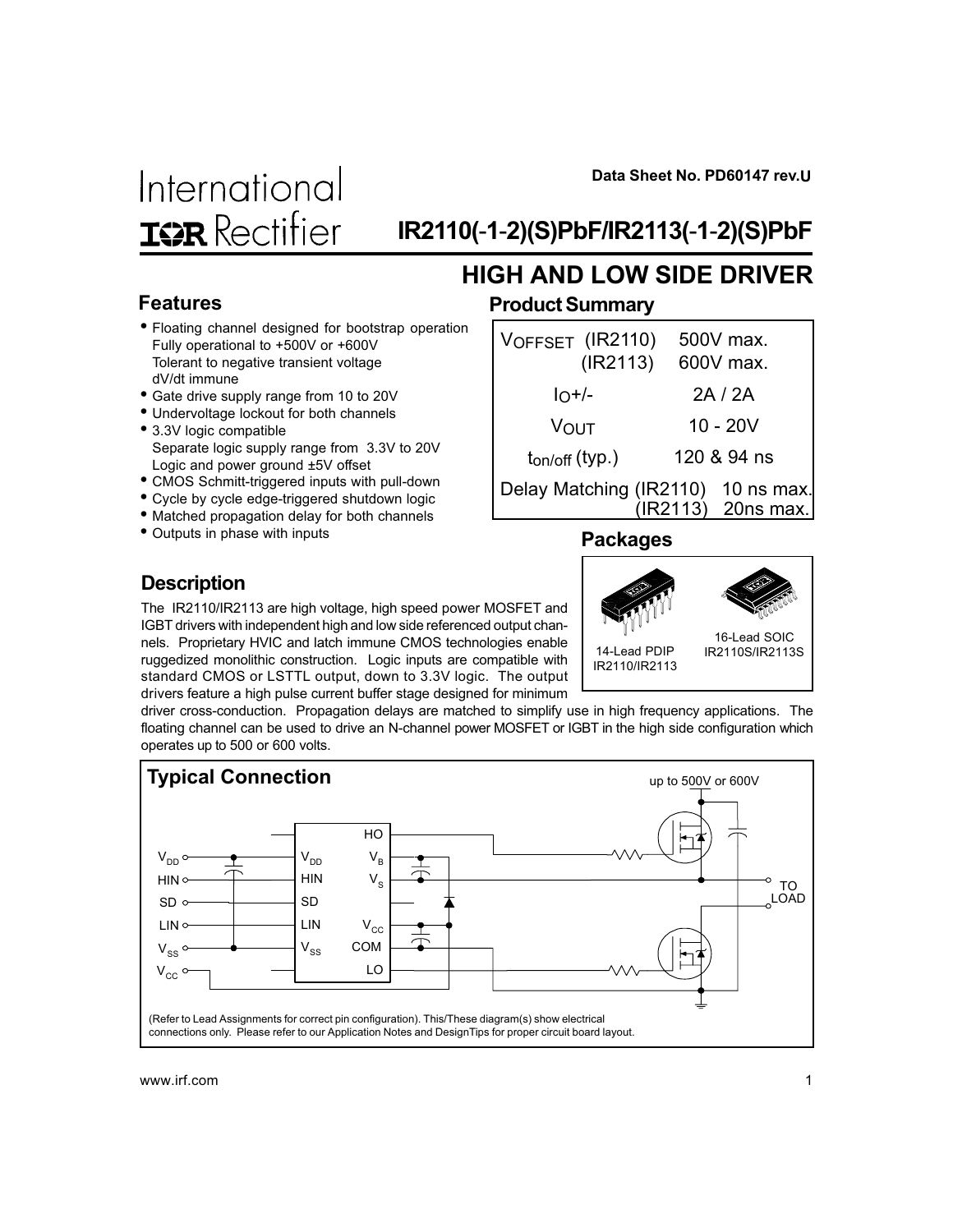#### Absolute Maximum Ratings

Absolute maximum ratings indicate sustained limits beyond which damage to the device may occur. All voltage parameters are absolute voltages referenced to COM. The thermal resistance and power dissipation ratings are measured under board mounted and still air conditions. Additional information is shown in Figures 28 through 35.

| Symbol              | <b>Definition</b>                                                      | Min.                                                 | Max.                   | Units              |      |
|---------------------|------------------------------------------------------------------------|------------------------------------------------------|------------------------|--------------------|------|
| $V_{B}$             | High side floating supply voltage (IR2110)                             |                                                      | $-0.3$                 | 525                |      |
|                     | (IR2113)                                                               | $-0.3$                                               | 625                    |                    |      |
| Vs                  | High side floating supply offset voltage                               |                                                      | $V_B - 25$             | $V_B + 0.3$        |      |
| V <sub>HO</sub>     | High side floating output voltage                                      |                                                      | $V_S - 0.3$            | $V_B + 0.3$        |      |
| $V_{\rm CC}$        | Low side fixed supply voltage                                          |                                                      | $-0.3$                 | 25                 |      |
| VLO                 | Low side output voltage                                                |                                                      | $-0.3$                 | $V_{\rm CC}$ + 0.3 | V    |
| V <sub>DD</sub>     | Logic supply voltage                                                   | $-0.3$                                               | $V$ <sub>SS</sub> + 25 |                    |      |
| Vss                 | Logic supply offset voltage                                            | $V_{\rm CC}$ - 25                                    | $V_{\rm CC}$ + 0.3     |                    |      |
| V <sub>IN</sub>     | Logic input voltage (HIN, LIN & SD)                                    |                                                      |                        |                    |      |
| dV <sub>s</sub> /dt |                                                                        | Allowable offset supply voltage transient (figure 2) |                        | 50                 | V/ns |
| $P_D$               | Package power dissipation @ $T_A \leq +25^{\circ}C$<br>$(14$ lead DIP) |                                                      |                        | 1.6                |      |
|                     |                                                                        | $(16$ lead SOIC)                                     |                        | 1.25               | W    |
| $R$ THJA            | Thermal resistance, junction to ambient                                | (14 lead DIP)                                        |                        | 75                 |      |
|                     |                                                                        | $(16$ lead SOIC)                                     |                        | 100                | °C/W |
| TJ.                 | Junction temperature                                                   |                                                      |                        | 150                |      |
| Ts                  | Storage temperature                                                    |                                                      | $-55$                  | 150                | °C.  |
| ΤL                  | Lead temperature (soldering, 10 seconds)                               |                                                      | 300                    |                    |      |

#### Recommended Operating Conditions

The input/output logic timing diagram is shown in figure 1. For proper operation the device should be used within the recommended conditions. The  $V_S$  and  $V_{SS}$  offset ratings are tested with all supplies biased at 15V differential. Typical ratings at other bias conditions are shown in figures 36 and 37.

| Symbol                | <b>Definition</b>                          |          | Min.           | Max.          | Units |
|-----------------------|--------------------------------------------|----------|----------------|---------------|-------|
| V <sub>B</sub>        | High side floating supply absolute voltage |          | $V_S + 10$     | $V_S + 20$    |       |
| Vs                    | High side floating supply offset voltage   | (IR2110) | Note 1         | 500           |       |
|                       |                                            | (IR2113) | Note 1         | 600           |       |
| Vно                   | High side floating output voltage          |          | Vs             | Vв            |       |
| $V_{\rm CC}$          | Low side fixed supply voltage              |          | 10             | 20            | v     |
| <b>V<sub>LO</sub></b> | Low side output voltage                    |          | 0              | <b>VCC</b>    |       |
| V <sub>DD</sub>       | Logic supply voltage                       |          | $V_{SS}$ + 3   | $V_{SS}$ + 20 |       |
| <b>Vss</b>            | Logic supply offset voltage                |          | (Note 2)<br>-5 | 5             |       |
| $V_{IN}$              | Logic input voltage (HIN, LIN & SD)        |          | Vss            | $V_{DD}$      |       |
| TA                    | Ambient temperature                        |          | $-40$          | 125           | °C    |

Note 1: Logic operational for V<sub>S</sub> of -4 to +500V. Logic state held for V<sub>S</sub> of -4V to -V<sub>BS</sub>. (Please refer to the Design Tip DT97-3 for more details).

Note 2: When  $V_{DD}$  < 5V, the minimum  $V_{SS}$  offset is limited to - $V_{DD}$ .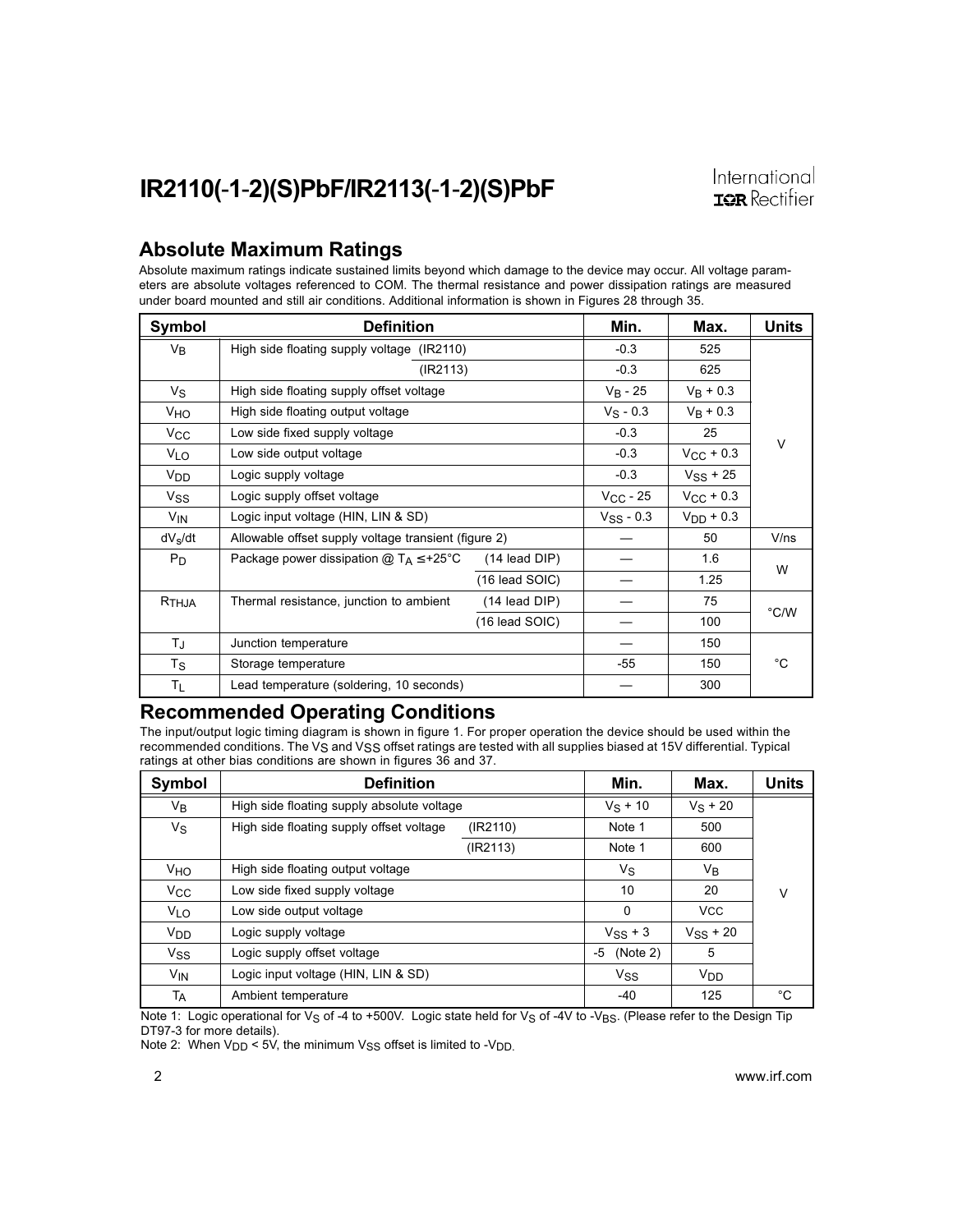### IR2110(-1-2)(S)PbF/IR2113(-1-2)(S)PbF

### Dynamic Electrical Characteristics

VBIAS (V<sub>CC</sub>, V<sub>BS</sub>, V<sub>DD</sub>) = 15V, C<sub>L</sub> = 1000 pF, T<sub>A</sub> = 25°C and V<sub>SS</sub> = COM unless otherwise specified. The dynamic electrical characteristics are measured using the test circuit shown in Figure 3.

| Symbol          | <b>Definition</b>                   | <b>Figure</b> | Min. | Typ. |     |    | Max. Units  Test Conditions |
|-----------------|-------------------------------------|---------------|------|------|-----|----|-----------------------------|
| t <sub>on</sub> | Turn-on propagation delay           |               |      | 120  | 150 |    | $V_S = 0V$                  |
| $t_{\rm off}$   | Turn-off propagation delay          | 8             |      | 94   | 125 |    | $V_S = 500V/600V$           |
| t <sub>sd</sub> | Shutdown propagation delay          | 9             |      | 110  | 140 | ns | $V_S = 500V/600V$           |
| tr              | Turn-on rise time                   | 10            |      | 25   | 35  |    |                             |
| tf              | Turn-off fall time                  | 11            |      | 17   | 25  |    |                             |
| МT              | Delay matching, HS & LS<br>(IR2110) |               |      |      | 10  |    |                             |
|                 | turn-on/off<br>(IR2113)             |               |      |      | 20  |    |                             |

### Static Electrical Characteristics

VBIAS (VCC, VBS, VDD) = 15V, TA = 25°C and V<sub>SS</sub> = COM unless otherwise specified. The V<sub>IN</sub>, V<sub>TH</sub> and I<sub>IN</sub> parameters are referenced to  $V_{SS}$  and are applicable to all three logic input leads: HIN, LIN and SD. The  $V_O$  and  $I_O$  parameters are referenced to COM and are applicable to the respective output leads: HO or LO.

| <b>Symbol</b>      | <b>Definition</b>                                               | <b>Figure</b> | Min. |     | Typ. Max. |    | <b>Units Test Conditions</b>                                       |
|--------------------|-----------------------------------------------------------------|---------------|------|-----|-----------|----|--------------------------------------------------------------------|
| V <sub>IH</sub>    | Logic "1" input voltage                                         | 12            | 9.5  |     |           |    |                                                                    |
| VIL                | Logic "0" input voltage                                         | 13            |      |     | 6.0       |    |                                                                    |
| V <sub>OH</sub>    | High level output voltage, V <sub>BIAS</sub> - V <sub>O</sub>   | 14            |      |     | 1.2       | V  | $I_{\Omega} = 0A$                                                  |
| VOL                | Low level output voltage, V <sub>O</sub>                        | 15            |      |     | 0.1       |    | $I_{\Omega} = 0A$                                                  |
| <sup>I</sup> LK    | Offset supply leakage current                                   | 16            |      |     | 50        |    | $V_B = V_S = 500V/600V$                                            |
| l <sub>QBS</sub>   | Quiescent V <sub>BS</sub> supply current                        | 17            |      | 125 | 230       |    | $V_{IN}$ = 0V or $V_{DD}$                                          |
| locc               | Quiescent V <sub>CC</sub> supply current                        | 18            |      | 180 | 340       | μA | $V_{IN}$ = 0V or $V_{DD}$                                          |
| lopp               | Quiescent V <sub>DD</sub> supply current                        | 19            |      | 15  | 30        |    | $V_{IN}$ = 0V or $V_{DD}$                                          |
| $I_{IN+}$          | Logic "1" input bias current                                    | 20            |      | 20  | 40        |    | $V_{IN} = V_{DD}$                                                  |
| l <sub>IN-</sub>   | Logic "0" input bias current                                    | 21            |      |     | 1.0       |    | $V_{IN} = 0V$                                                      |
| V <sub>BSUV+</sub> | V <sub>BS</sub> supply undervoltage positive going<br>threshold | 22            | 7.5  | 8.6 | 9.7       |    |                                                                    |
| VBSUV-             | V <sub>BS</sub> supply undervoltage negative going<br>threshold | 23            | 7.0  | 8.2 | 9.4       |    |                                                                    |
| $V_{\rm CCUV+}$    | V <sub>CC</sub> supply undervoltage positive going<br>threshold | 24            | 7.4  | 8.5 | 9.6       | V  |                                                                    |
| V <sub>CCUV</sub>  | V <sub>CC</sub> supply undervoltage negative going<br>threshold | 25            | 7.0  | 8.2 | 9.4       |    |                                                                    |
| lo+                | Output high short circuit pulsed current                        | 26            | 2.0  | 2.5 |           |    | $V_O = 0V$ , $V_{IN} = V_{DD}$<br>$PW \leq 10 \text{ }\mu\text{s}$ |
| $I_{\text{O}-}$    | Output low short circuit pulsed current                         | 27            | 2.0  | 2.5 |           | A  | $V_O = 15V$ , $V_{IN} = 0V$<br>$PW \leq 10 \text{ }\mu\text{s}$    |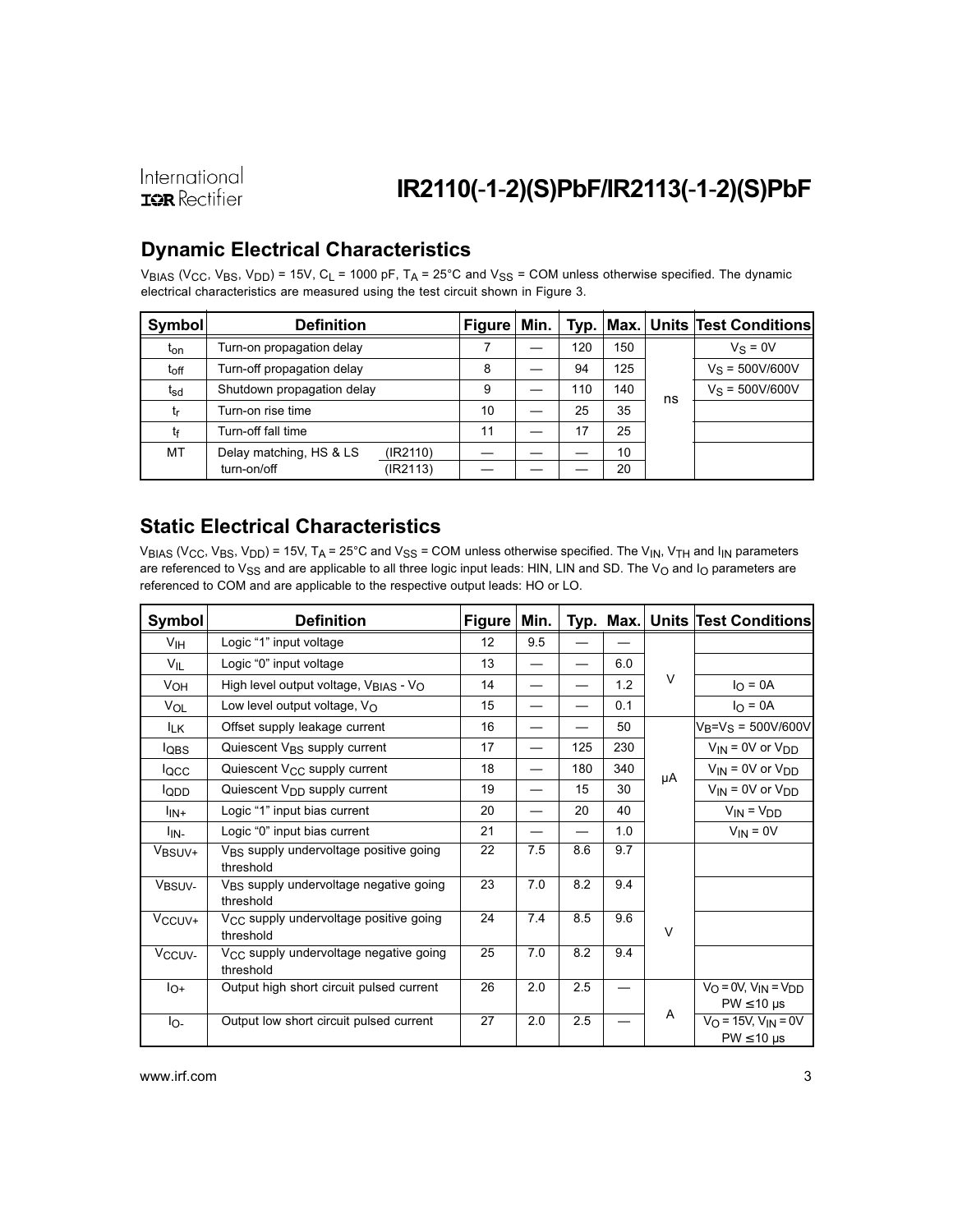

### Functional Block Diagram

#### Lead Definitions

| Symbol                | <b>Description</b>                                          |
|-----------------------|-------------------------------------------------------------|
| V <sub>DD</sub>       | Logic supply                                                |
| <b>HIN</b>            | Logic input for high side gate driver output (HO), in phase |
| <b>SD</b>             | Logic input for shutdown                                    |
| LIN                   | Logic input for low side gate driver output (LO), in phase  |
| <b>V<sub>SS</sub></b> | Logic ground                                                |
| Vв                    | High side floating supply                                   |
| <b>HO</b>             | High side gate drive output                                 |
| Vs                    | High side floating supply return                            |
| <b>V<sub>CC</sub></b> | Low side supply                                             |
| LO                    | Low side gate drive output                                  |
| <b>COM</b>            | ow side return                                              |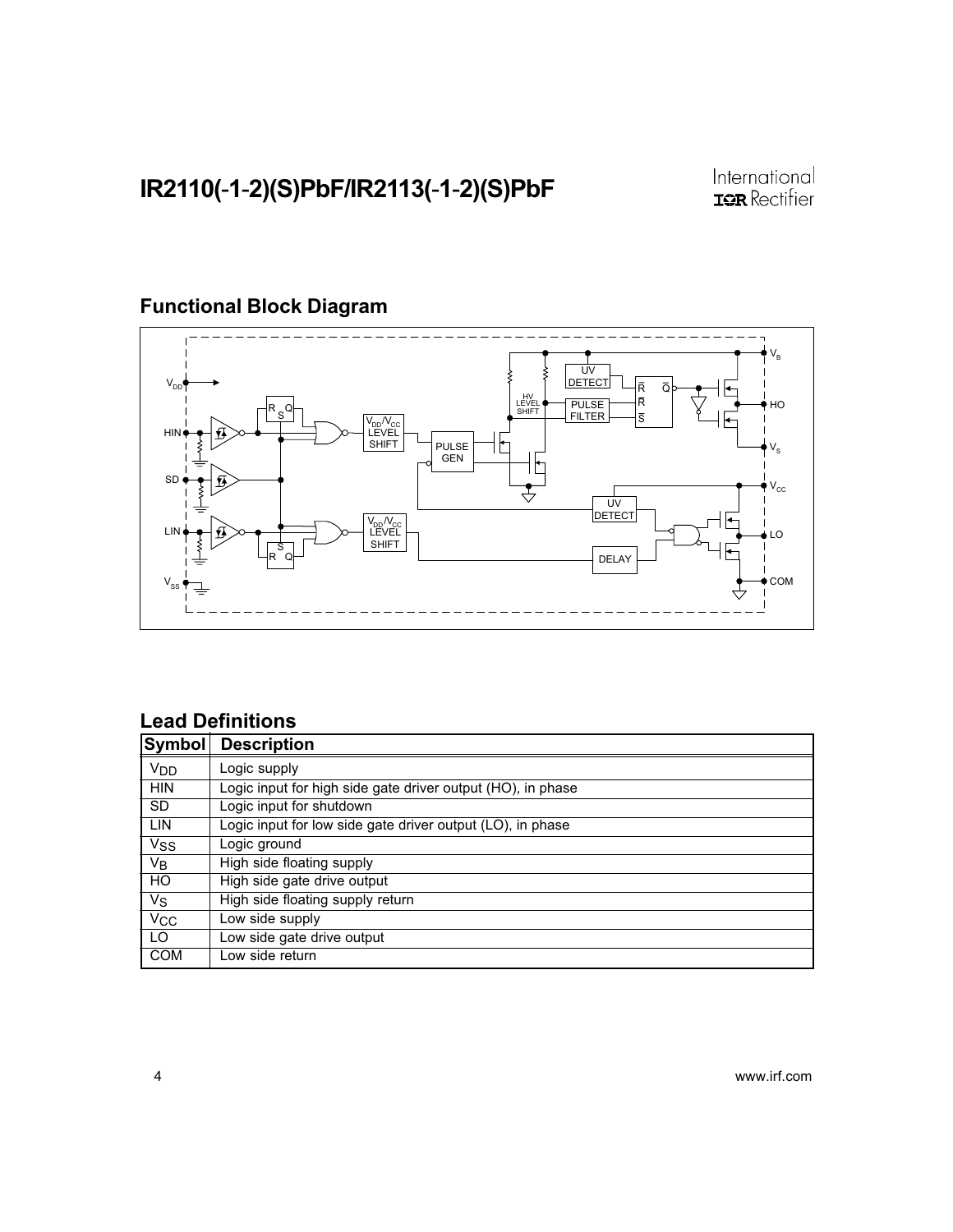### Lead Assignments

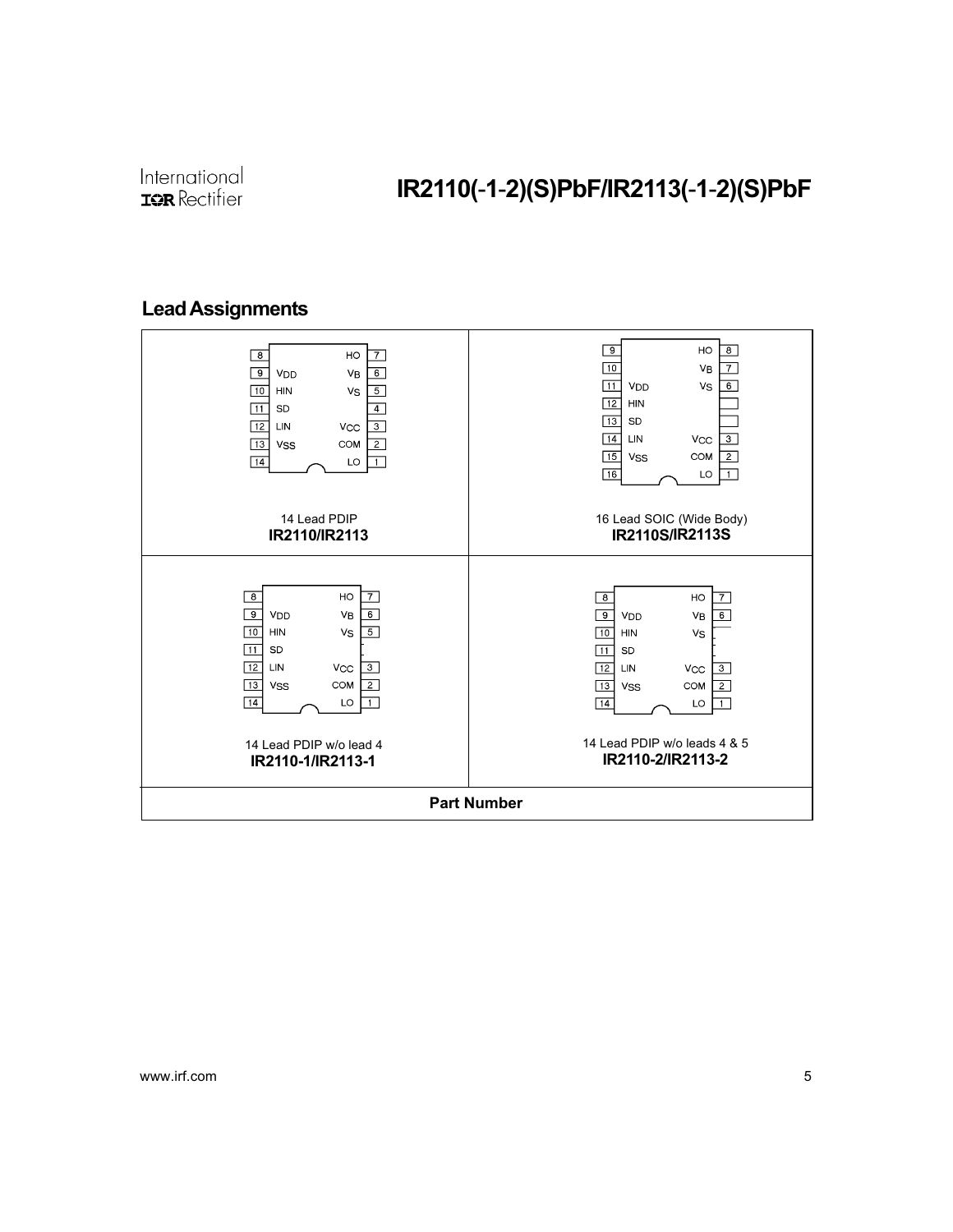International **IQR** Rectifier





Figure 1. Input/Output Timing Diagram Figure 2. Floating Supply Voltage Transient Test Circuit







Figure 3. Switching Time Test Circuit Figure 4. Switching Time Waveform Definition



Figure 5. Shutdown Waveform Definitions Figure 6. Delay Matching Waveform Definitions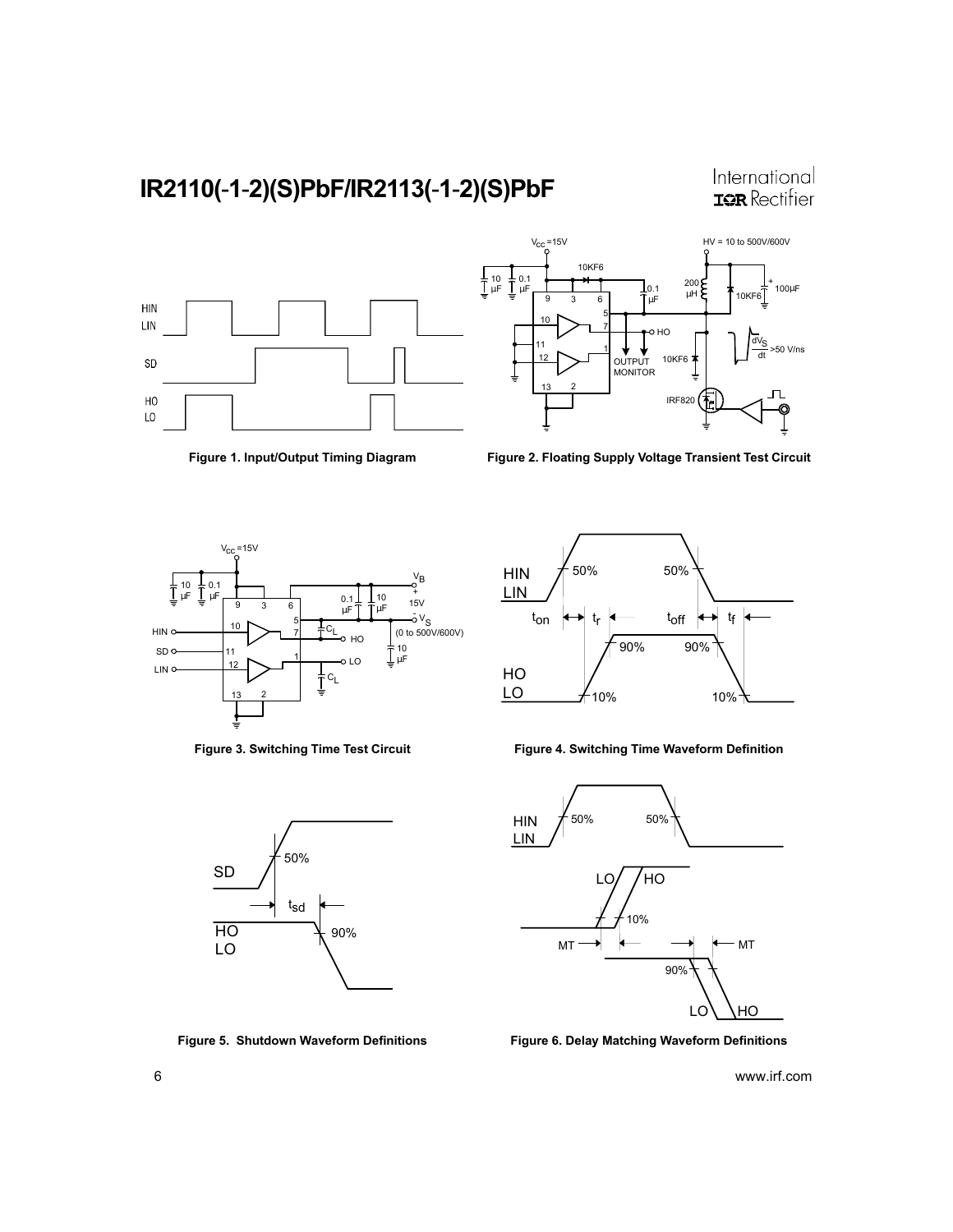### IR2110(-1-2)(S)PbF/IR2113(-1-2)(S)PbF







Figure 7C. Turn-On Time vs. VDD Supply Voltage



Figure 8B. Turn-Off Time vs. Vcc/VBS Supply Voltage



Figure 7A. Turn-On Time vs. Temperature Figure 7B. Turn-On Time vs. Vcc/VBS Supply Voltage







Figure 8C. Turn-Off Time vs. VDD Supply Voltage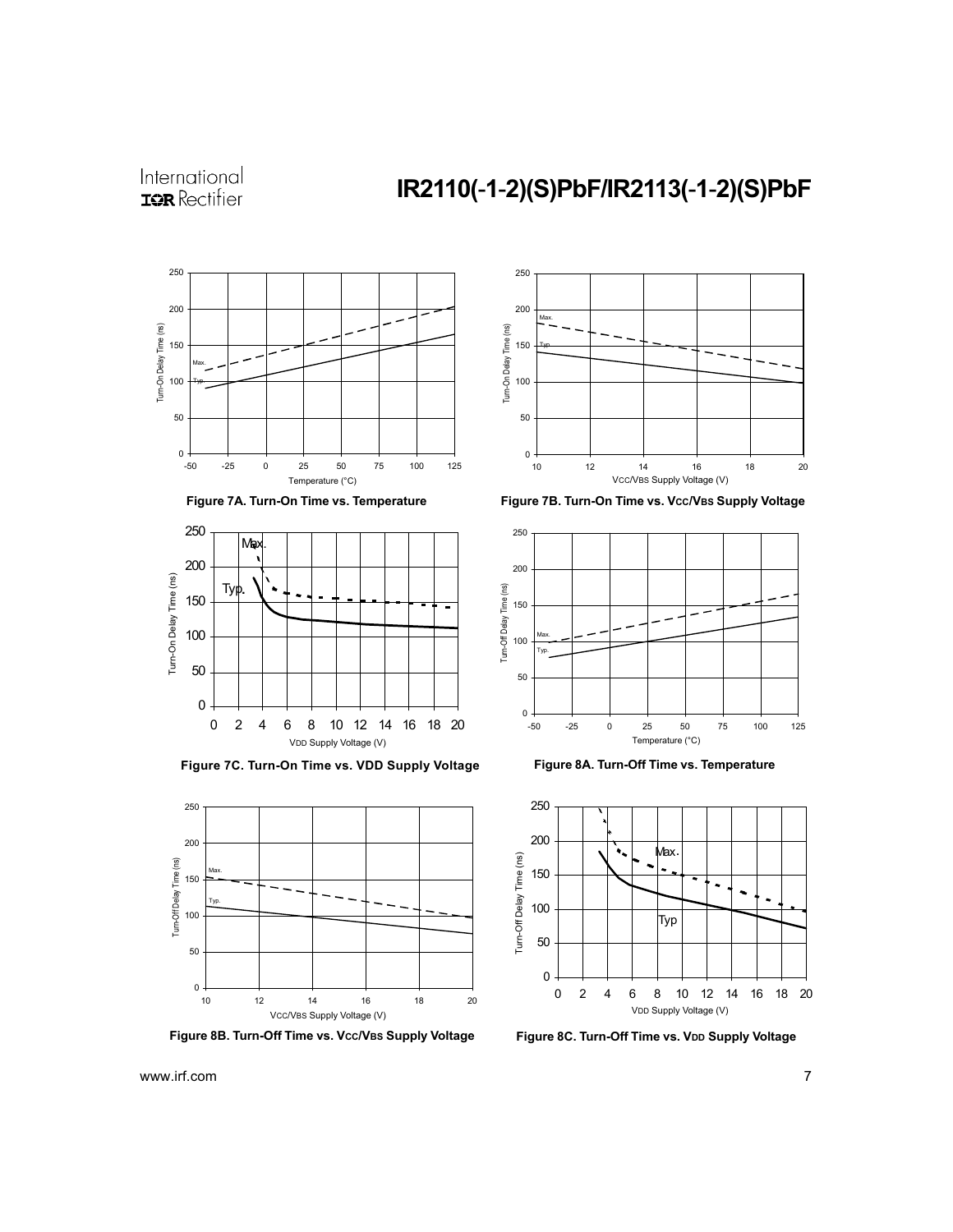





Figure 9C. Shutdown Time vs. VDD Supply Voltage Figure 10A. Turn-On Rise Time vs. Temperature



Figure 10B. Turn-On Rise Time vs. Voltage



Figure 9A. Shutdown Time vs. Temperature Figure 9B. Shutdown Time vs. Vcc/VBS Supply Voltage





Figure 11A. Turn-Off Fall Time vs. Temperature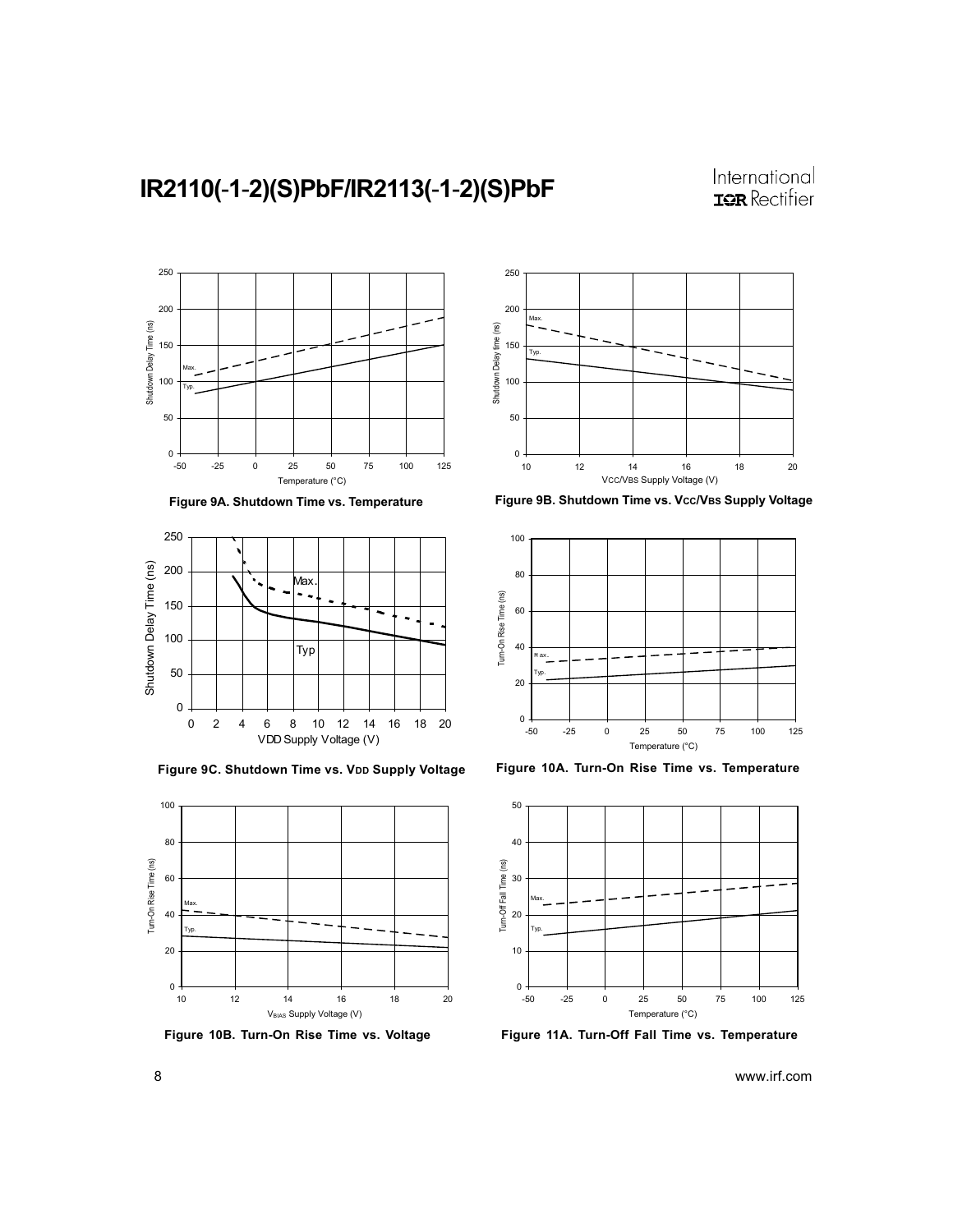









Figure 12A. Logic "1" Input Threshold vs. Temperature



Figure 12B. Logic "1" Input Threshold vs. Voltage Figure 13A. Logic "0" Input Threshold vs. Temperature



Figure 13B. Logic "0" Input Threshold vs. Voltage Figure 14A. High Level Output vs. Temperature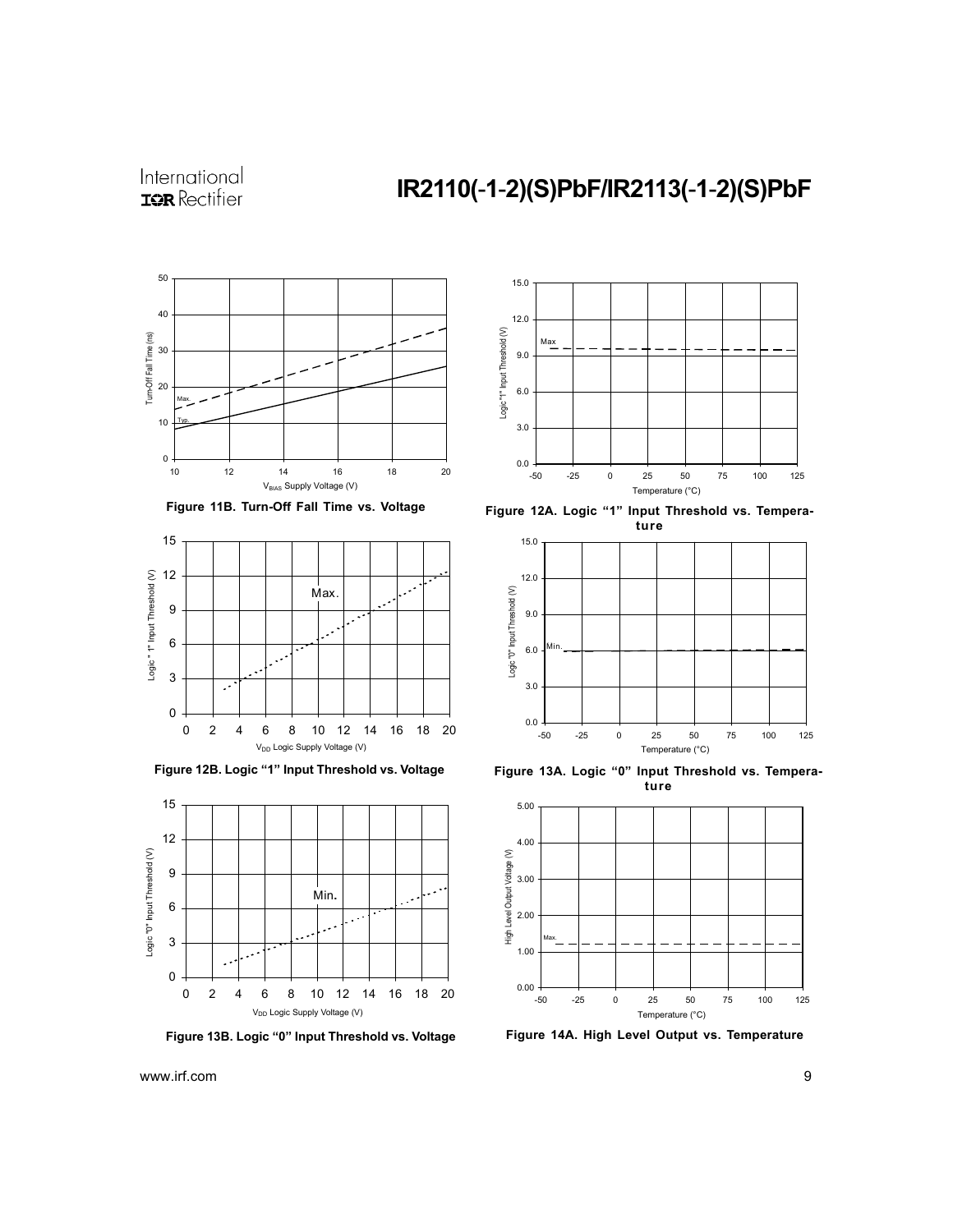



Figure 16B. Offset Supply Current vs. Voltage



Figure 15A. Low Level Output vs. Temperature



Figure 16A. Offset Supply Current vs. Temperature



Figure 17A. VBs Supply Current vs. Temperature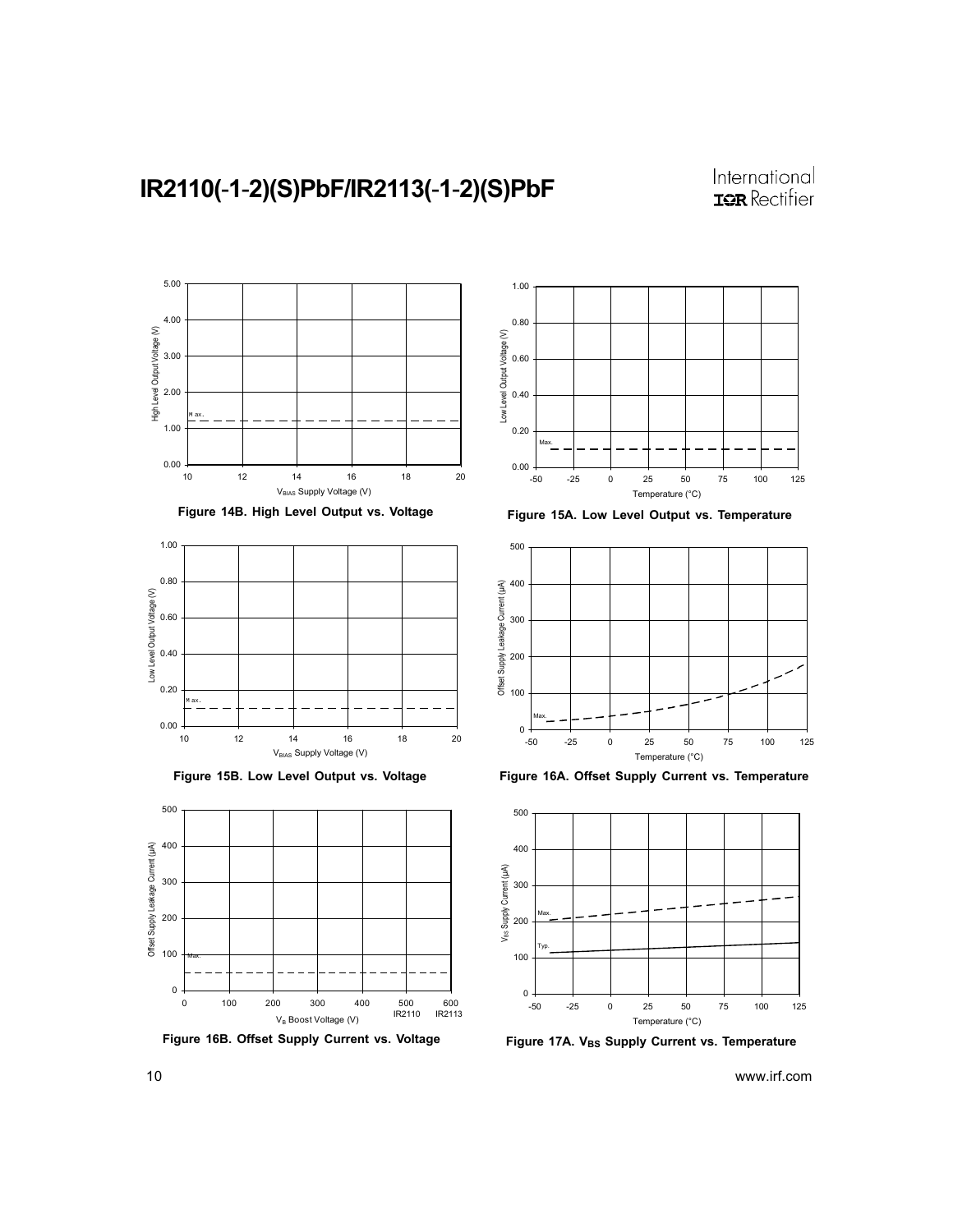### IR2110(-1-2)(S)PbF/IR2113(-1-2)(S)PbF



Figure 17B. VBs Supply Current vs. Voltage



Figure 18B. Vcc Supply Current vs. Voltage





Figure 18A. V<sub>CC</sub> Supply Current vs. Temperature



Figure 19A. V<sub>DD</sub> Supply Current vs. Temperature



Figure 19B. V<sub>DD</sub> Supply Current vs. VDD Voltage Figure 20A. Logic "1" Input Current vs. Temperature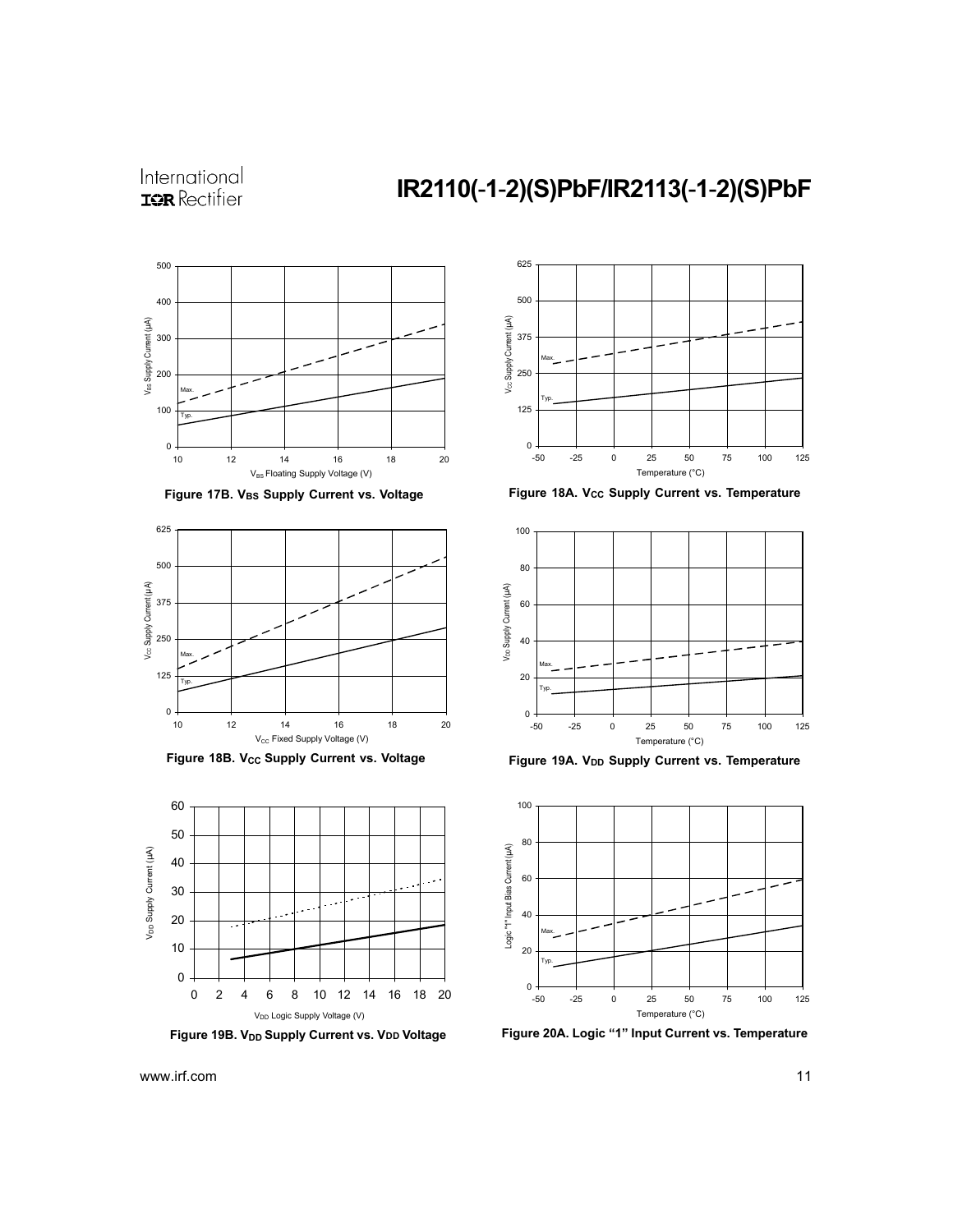





Figure 21B. Logic "0" Input Current vs. VDD Voltage



Figure 23. VBs Undervoltage (-) vs. Temperature







Figure 22. VBs Undervoltage (+) vs. Temperature



Figure 24. V<sub>CC</sub> Undervoltage (+) vs. Temperature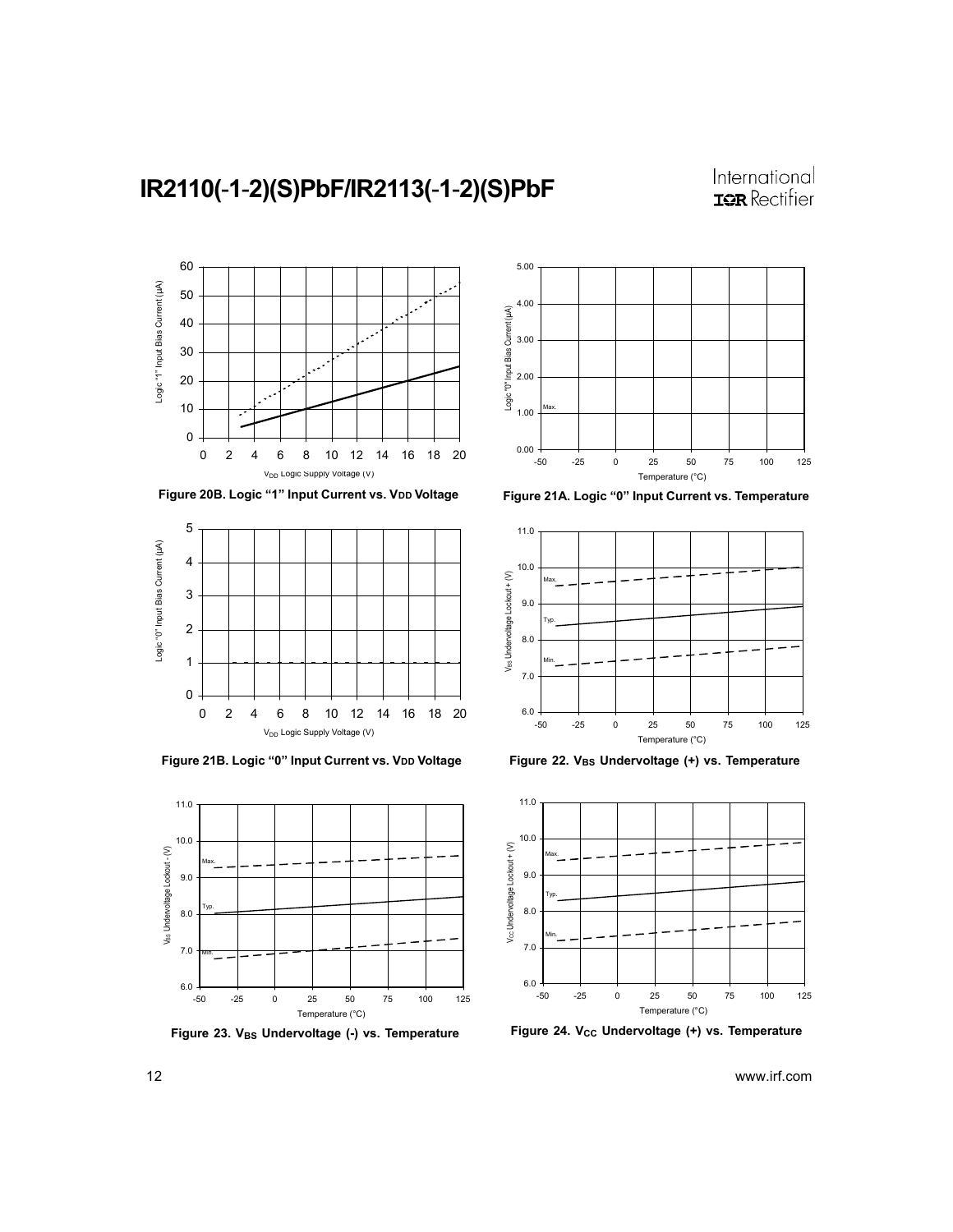### IR2110(-1-2)(S)PbF/IR2113(-1-2)(S)PbF







Figure 26B. Output Source Current vs. Voltage



Figure 27B. Output Sink Current vs. Voltage



Figure 26A. Output Source Current vs. Temperature



Figure 27A. Output Sink Current vs. Temperature



(IRFBC20) R<sub>GATE</sub> = 33Ω, V<sub>CC</sub> = 15V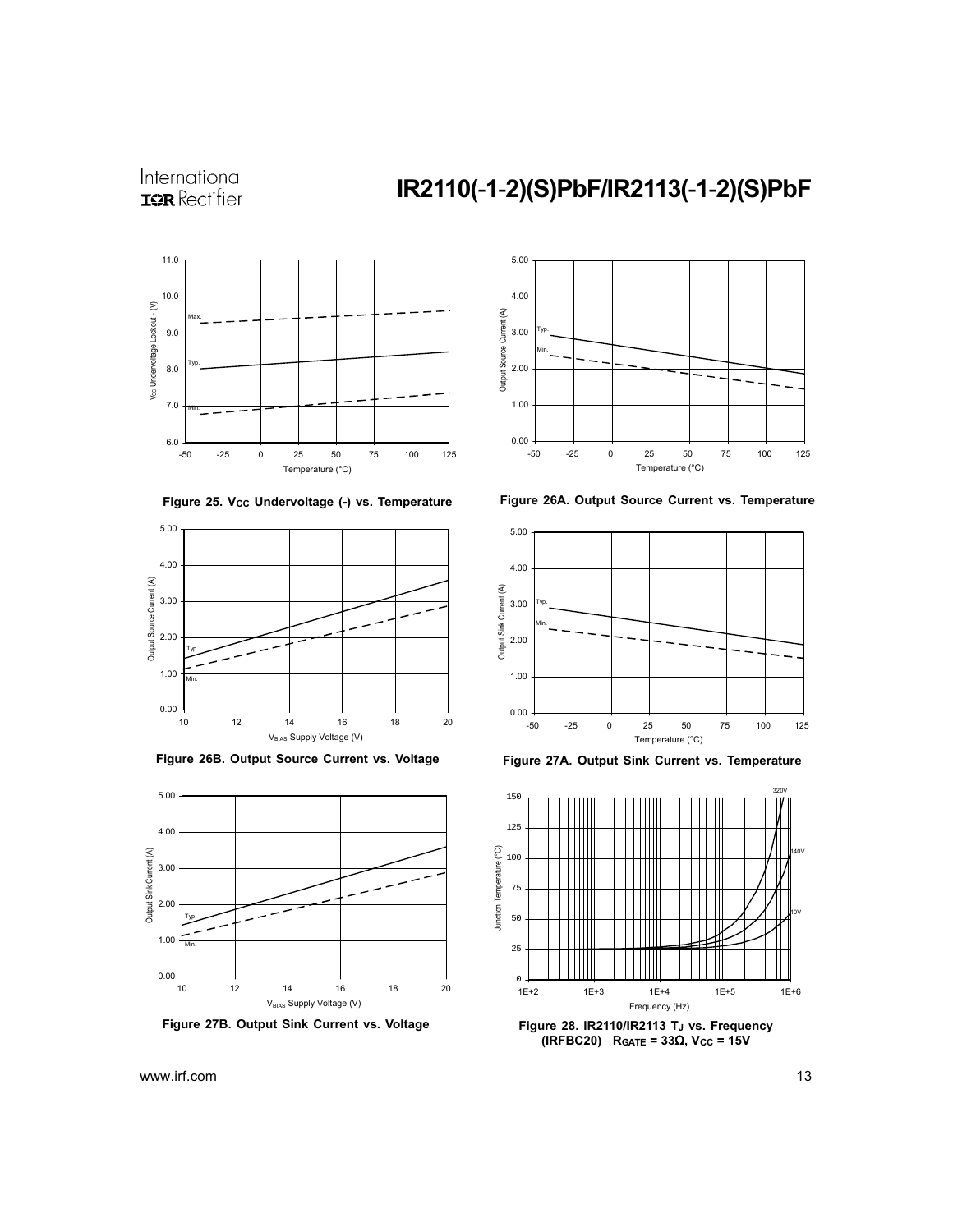$40V$ 



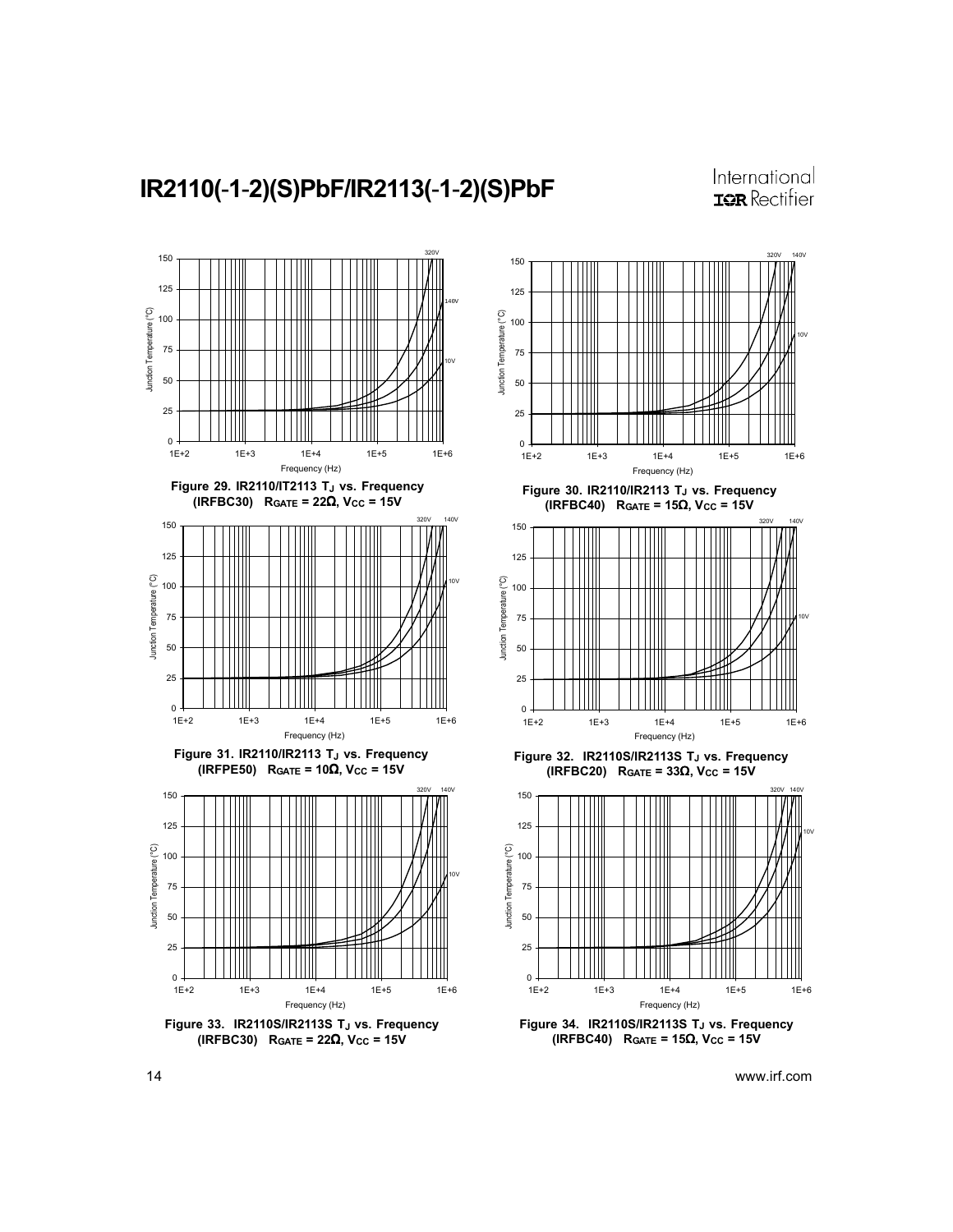# IR2110(-1-2)(S)PbF/IR2113(-1-2)(S)PbF



Figure 35. IR2110S/IR2113S TJ vs. Frequency (IRFPE50) RGATE =  $10\Omega$ , Vcc =  $15V$ 







V<sub>CC</sub> Supply Voltage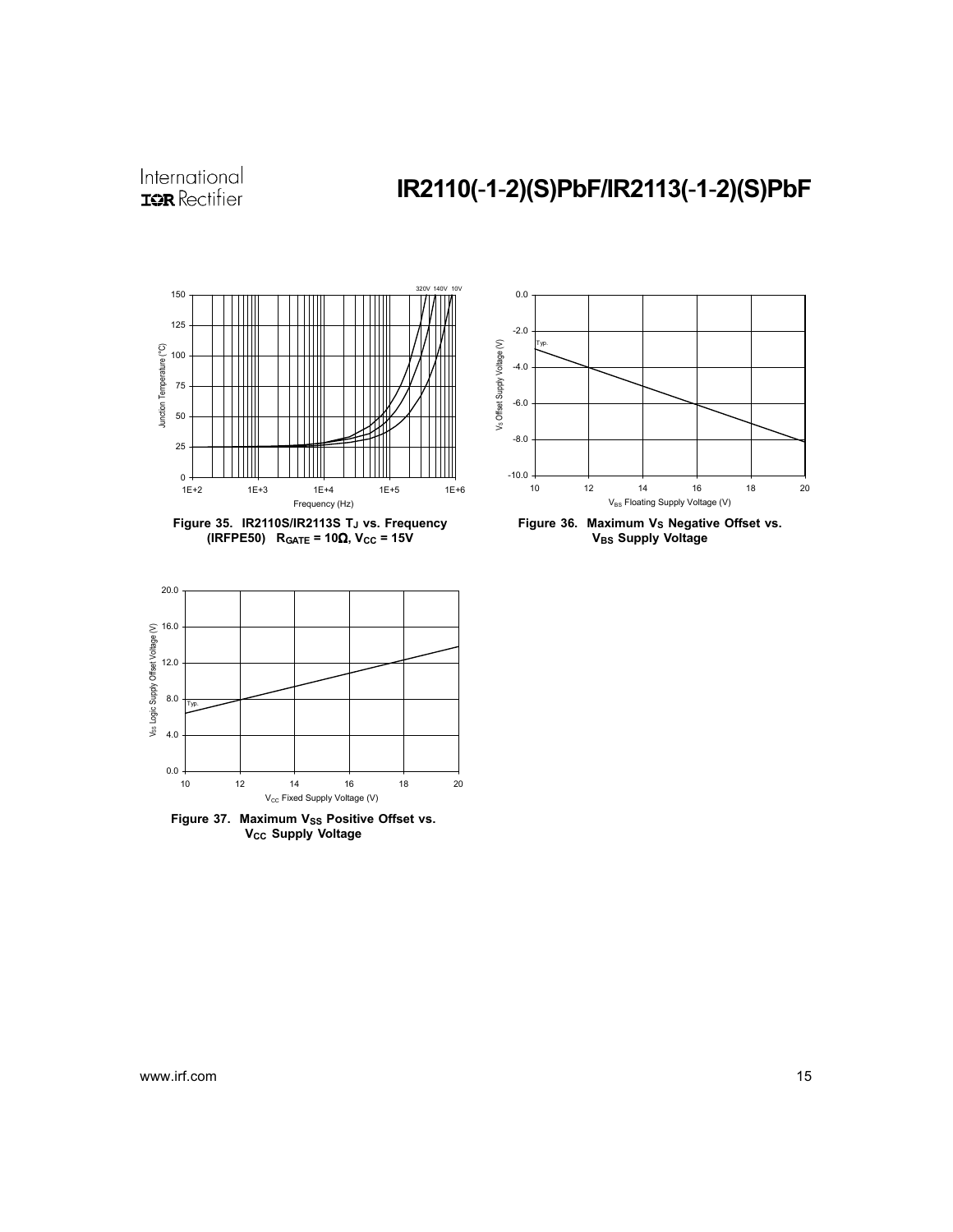#### Case Outlines

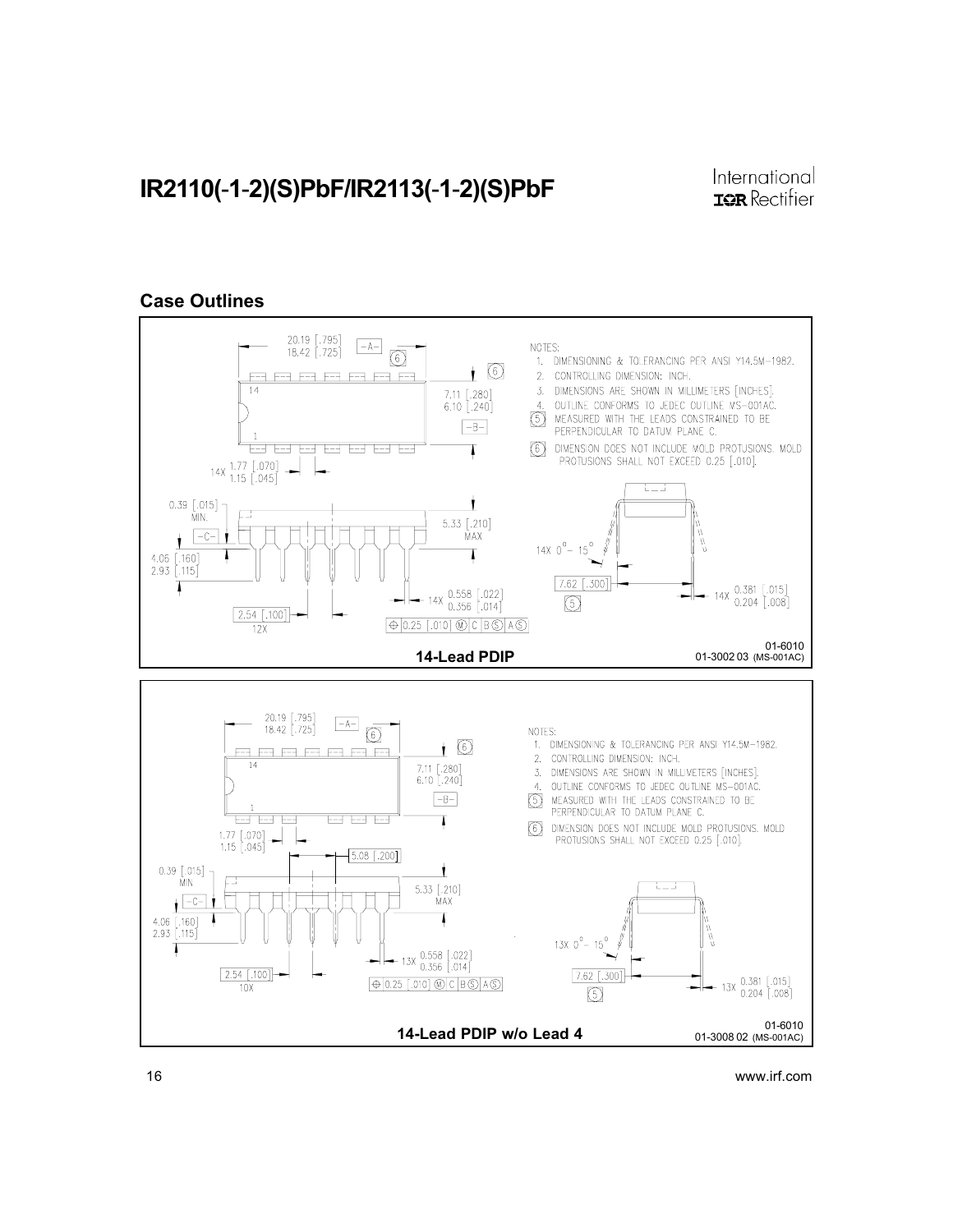